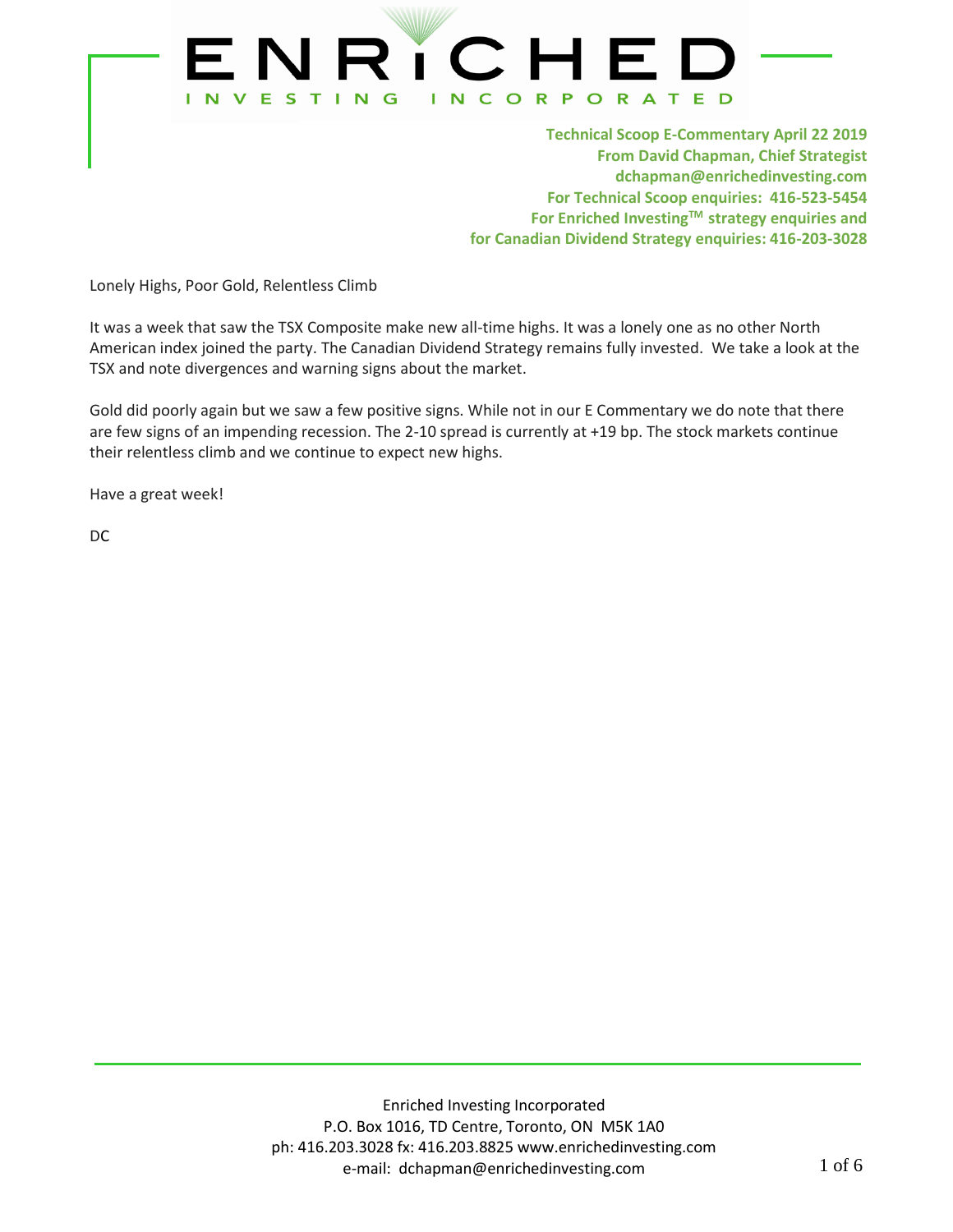

The TSX Composite made new all-time highs this past week. It was the only North American index to do so. The TSX was up 0.8% this past week, leading the way for the North American indices. By contrast, the S&P 500 actually fell about 0.1% this past week while the Dow Jones Industrials (DJI) made new highs for its current move, gaining about 0.6%. The Dow Jones Transportations (DJT) was up 0.7% while the NASDAQ gained about 0.2%. The small cap stocks continue to question this rally as the Russell 2000 lost 1.2%. They have tended to lag rather than lead as they should in a major rally.

The TSX Composite was not the only major index to make new all-time highs this past week. Against the backdrop of the Notre Dame Cathedral fire, the Paris CAC 40 also saw new all-time highs as it gained 1.4% this past week. New all-time highs is a theme we have mentioned previously and our belief is that more indices will soon follow. Nor have we eliminated the potential for a runaway move even as we approach May and the old saying "sell in May, and go away." Stock indices have enjoyed a considerable run so far in 2019 and that undoubtedly has surprised many.



The rise of the TSX Composite has been led by a number of sectors. Leading the way and also seeing new alltime highs for the sub-indices are Income Trusts, Consumer Staples, Industrials, Real Estate, Information Technology, and Telecommunications. Rising markets are being seen for Consumer Discretionary, Energy, Financials, Golds (although they have faltered recently), Global Mining, and Materials. Rising but potentially topping are Health Care and Utilities. The advance has been broad, an essential ingredient for new all-time highs.

> Enriched Investing Incorporated P.O. Box 1016, TD Centre, Toronto, ON M5K 1A0 ph: 416.203.3028 fx: 416.203.8825 www.enrichedinvesting.com e-mail: dchapman@enrichedinvesting.com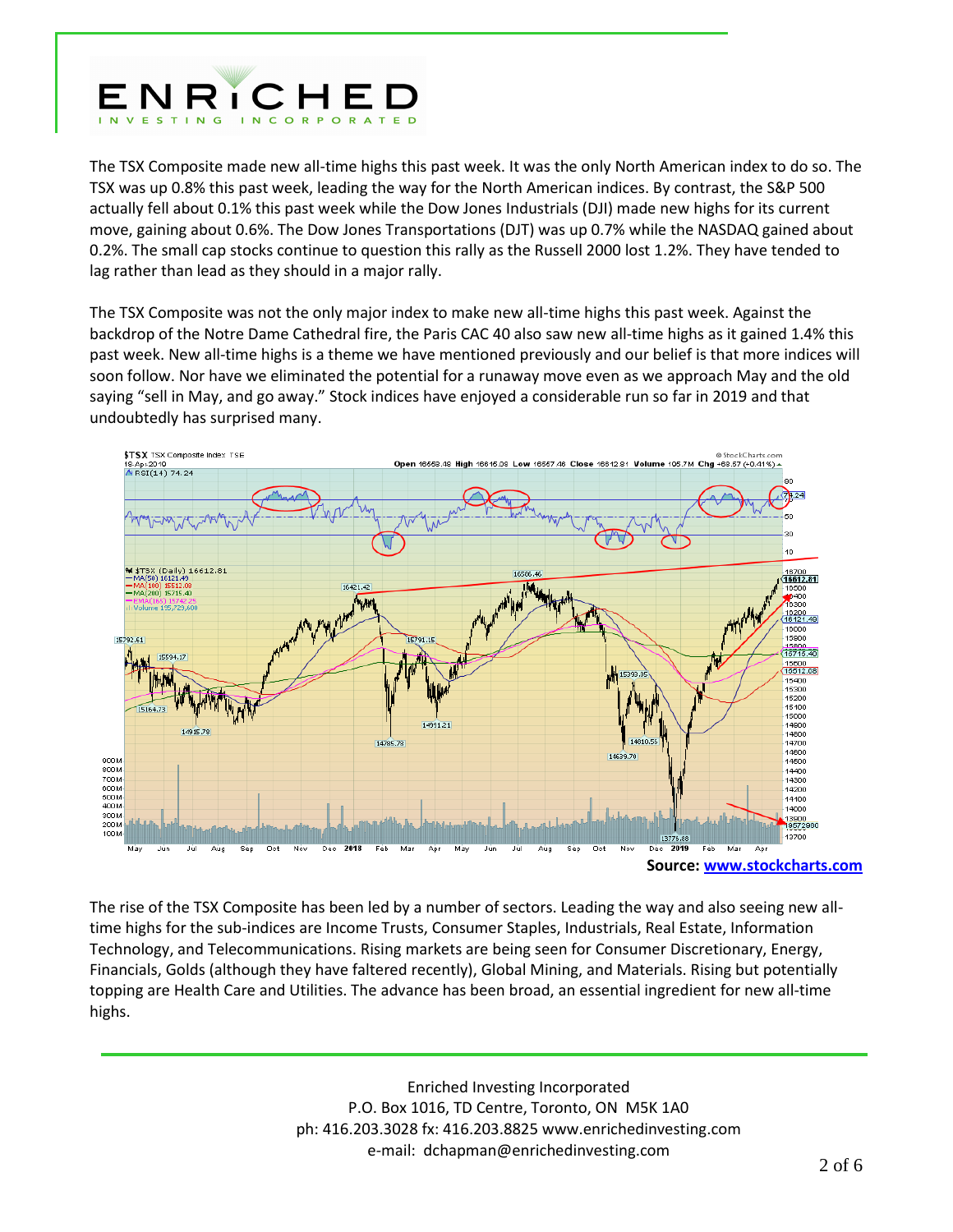

With the rise to new all-time highs come warning signs. The RSI has once again moved above 70, a level often associated with tops. Treat it as a warning sign and not as a definitive. As can been seen with earlier highs, the RSI soared above 70 and stayed that way for some time before a corrective drop got underway. We also note the lagging volume. Again, this is a warning and not a definitive sign that the market is about to top. Often in moves like this it is not unusual to see lagging volume. It is a sign that while the market is rising and making new all-time highs it does not have huge strength or participation behind it.



We note that the percentage of stocks trading above their 200-day MA has broken out to the upside. This is a positive development but it is diverging with the index. The percent index remains below its all-time , even as the TSX Composite makes new all-time highs. This is a divergence and suggests to us that the rally is being led by a smaller group of stocks.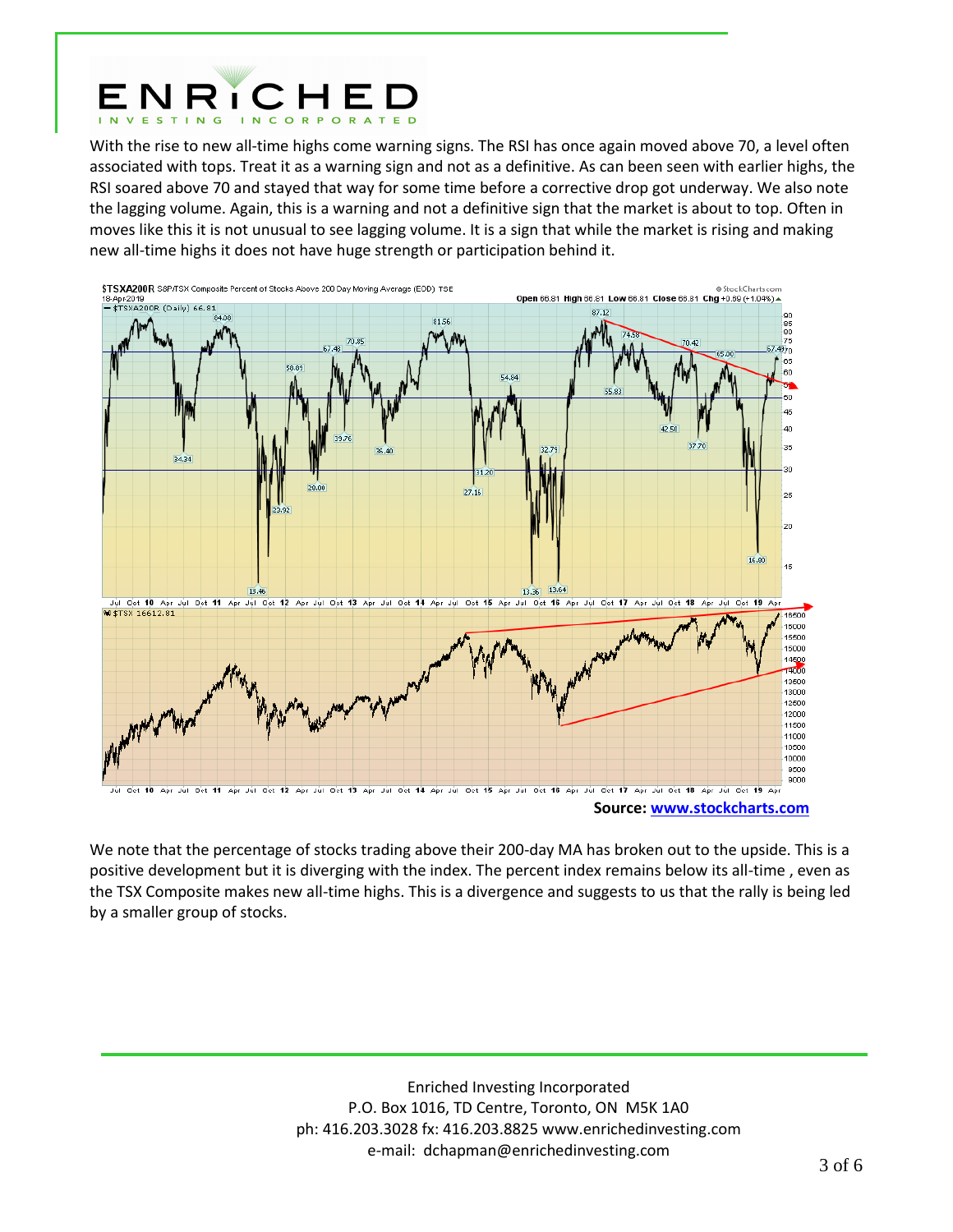

**Source: [www.stockcharts.com](http://www.stockcharts.com/)**

The TSX bullish percent index is also lagging badly. It is now approaching a downtrend line from a high seen way back in 2016. Yet the TSX Composite is making new all-time highs—another potential significant divergence to note. We note as well the TSX Composite is approaching a potential resistance line that connects the highs of 2014 with the highs of 2017 and 2018. That line appears to be up around 16,800, roughly 200 points higher from current levels.

While divergences and warning signs may abound, none of suggests that the market is about to top. We'd need other signs for that. In a strong market, divergences and warning signs can continue longer than many expect. Could stock markets move into a runaway mode? That is something we and others have raised as a possibility. The signs are there that new all-time highs could be seen but a runaway mode is something else again. Runaways are exciting and exhilarating but are ultimately dangerous. It could even push the TSX above 16,800 and that rising resistance line.

Golds continue to do as we expected as they work their way lower towards potential targets down to \$1,250. We note that the gold stocks as represented by the Gold Bugs Index (HUI) and the TSX Gold Index (TGD) broke down this past week. The HUI lost 4.7% while the TGD fell 3.5%. Both are now in negative territory for the year. What is concerning is that they both appear to have fallen below small top patterns. The HUI projects

> Enriched Investing Incorporated P.O. Box 1016, TD Centre, Toronto, ON M5K 1A0 ph: 416.203.3028 fx: 416.203.8825 www.enrichedinvesting.com e-mail: dchapman@enrichedinvesting.com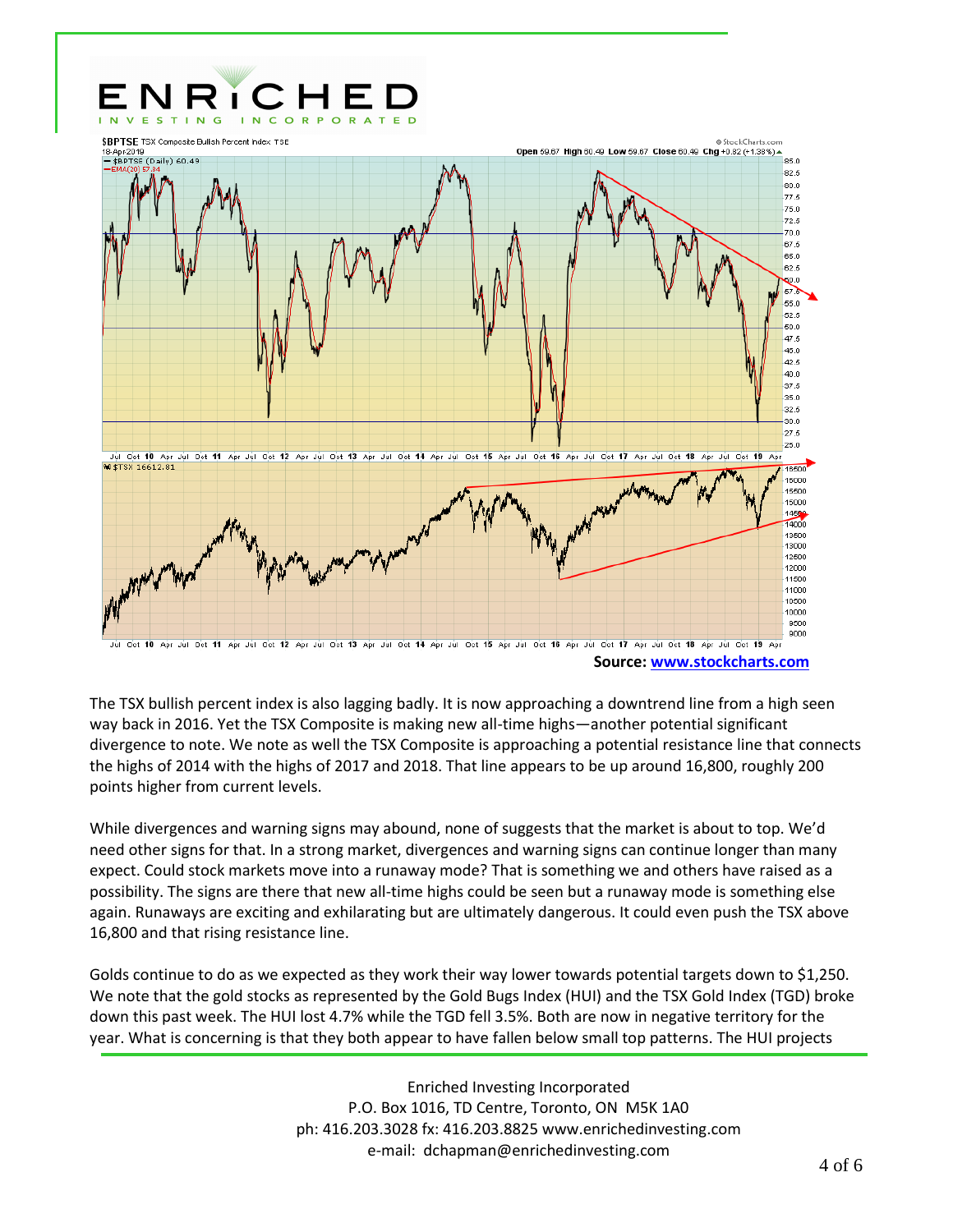# ENRICHED

down to 144 while the TGD projects down to 171, a decline of roughly 9% from current levels. Our preference would have been for the gold stocks to lead.

Nonetheless, there are some positives. We note silver was flat this past week even as gold fell 1.5%. Gold has made new lows for the current move while silver has not. This is a potentially positive divergence. The commercial COT for both gold and silver jumped this past week with the gold commercial COT rising to 39% from 33% and the silver commercial COT jumping to 44% from 40%. While gold's long open interest jumped higher more significantly the short open interest fell sharply, suggesting the commercials are covering shorts on this decline. For silver, long open interest rose even as short open interest remain relatively unchanged. Neither are at levels we would consider super bullish but the direction is positive and fits with our belief that once this down wave is complete, we could embark on a strong rally.

Stock markets are continuing their recent relentless rise while gold and silver falter. In trying to find a catalyst for both a runaway move and a strong gold/silver rally we continue to watch the ongoing attack by President Trump on Fed Chair Jerome Powell. Could Trump attempt to fire Powell because he wants interest rates 50 bp lower and QE to return? That would be a catalyst for gold. But would it also send stocks higher? Anything is possible.

## **Copyright David Chapman, 2019**